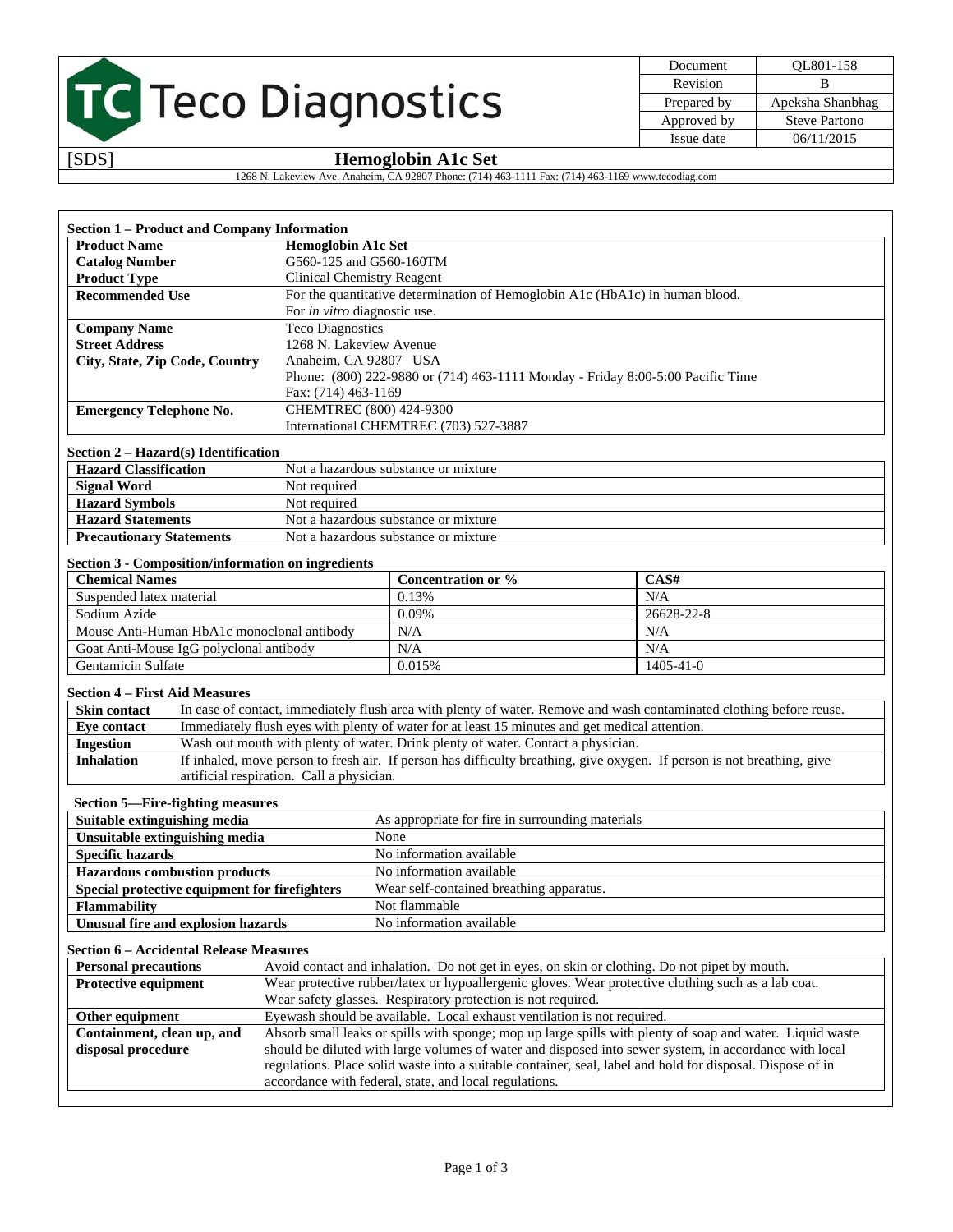# TC Teco Diagnostics

| Document    | QL801-158            |
|-------------|----------------------|
| Revision    | в                    |
| Prepared by | Apeksha Shanbhag     |
| Approved by | <b>Steve Partono</b> |
| Issue date  | 06/11/2015           |

## [SDS] **Hemoglobin A1c Set**

1268 N. Lakeview Ave. Anaheim, CA 92807 Phone: (714) 463-1111 Fax: (714) 463-1169 www.tecodiag.com

| Section 7 – Handling and Storage |                                                                                                   |  |
|----------------------------------|---------------------------------------------------------------------------------------------------|--|
| <b>Handling</b>                  | Normal precautions for handling chemicals must be observed.                                       |  |
|                                  | Avoid contact with eyes, skin, and clothing. Wear safety glasses, protective gloves and lab coat. |  |
| <b>Storage</b>                   | Store between $+2$ <sup>o</sup> C and $+8$ <sup>o</sup> C.                                        |  |
| <b>Incompatibilities</b>         | No information available                                                                          |  |
| <b>Shipping Regulations</b>      | Not regulated                                                                                     |  |

#### **Section 8 – Exposure controls and personal protection**

| <b>Engineering controls</b> | Local exhaust ventilation is not required. General room ventilation is satisfactory.             |                                                                              |
|-----------------------------|--------------------------------------------------------------------------------------------------|------------------------------------------------------------------------------|
| <b>Personal protective</b>  | Eye/face protection:<br>Wear safety glasses.                                                     |                                                                              |
| equipment (PPE)             | Wear rubber/latex or hypoallergenic, chemical-resistant gloves.<br>Hand protection:              |                                                                              |
|                             | Body/skin protection:                                                                            | Wear protective clothing such as a lab coat or other suitable work clothing. |
|                             | Respiratory protection:                                                                          | None normally required.                                                      |
|                             | Other equipment:                                                                                 | Safety shower and eye wash should be available. Use a safety pipette device. |
| Other precautions           | Avoid contact and inhalation. Do not get in eyes, on skin or clothing. Do not pipet by mouth.    |                                                                              |
|                             | Wash contaminated clothing before reuse. Exercise same precautions used in handling human blood. |                                                                              |

### **Section 9 - Physical and Chemical Properties**

| Appearance                                          | R1 reagent is a white suspension in aqueous solution.                                     |
|-----------------------------------------------------|-------------------------------------------------------------------------------------------|
|                                                     | R2 reagent is clear and colorless liquid                                                  |
|                                                     | Lyse reagent is clear and colorless liquid                                                |
| Odor                                                | N/A                                                                                       |
| <b>Odor threshold</b>                               | N/A                                                                                       |
| pH                                                  | N/A                                                                                       |
| Melting point / freezing point                      | N/A                                                                                       |
| Initial boiling point and boiling range             | N/A                                                                                       |
| <b>Flash point</b>                                  | N/A                                                                                       |
| <b>Evaporation rate</b>                             | N/A                                                                                       |
| Flammability (solid, gas)                           | Not flammable                                                                             |
| <b>Upper/lower flammability or explosion limits</b> | N/A                                                                                       |
| Vapor pressure                                      | N/A                                                                                       |
| Vapor density                                       | N/A                                                                                       |
| <b>Relative density</b>                             | N/A                                                                                       |
| <b>Solubility</b>                                   | N/A                                                                                       |
| Partition coefficient: n-octanol/water              | N/A                                                                                       |
| <b>Auto-ignition Temperature</b>                    | N/A                                                                                       |
| <b>Decomposition Temperature</b>                    | N/A                                                                                       |
| <b>Viscosity</b>                                    | N/A                                                                                       |
| Section 10 - Stability and Reactivity               |                                                                                           |
| Reactivity                                          | No information available                                                                  |
| <b>Chemical stability</b>                           | Stable under recommended storage conditions.                                              |
| <b>Possibility of hazardous reactions</b>           | No information available                                                                  |
| <b>Conditions to avoid</b>                          | No information available                                                                  |
| <b>Incompatible materials</b>                       | Caution, contains sodium azide which may form explosive metal azides when in contact with |
|                                                     | heavy metals.                                                                             |
| <b>Hazardous decomposition products</b>             | No information available                                                                  |
| <b>Hazardous</b> polymerization                     | Will not occur                                                                            |